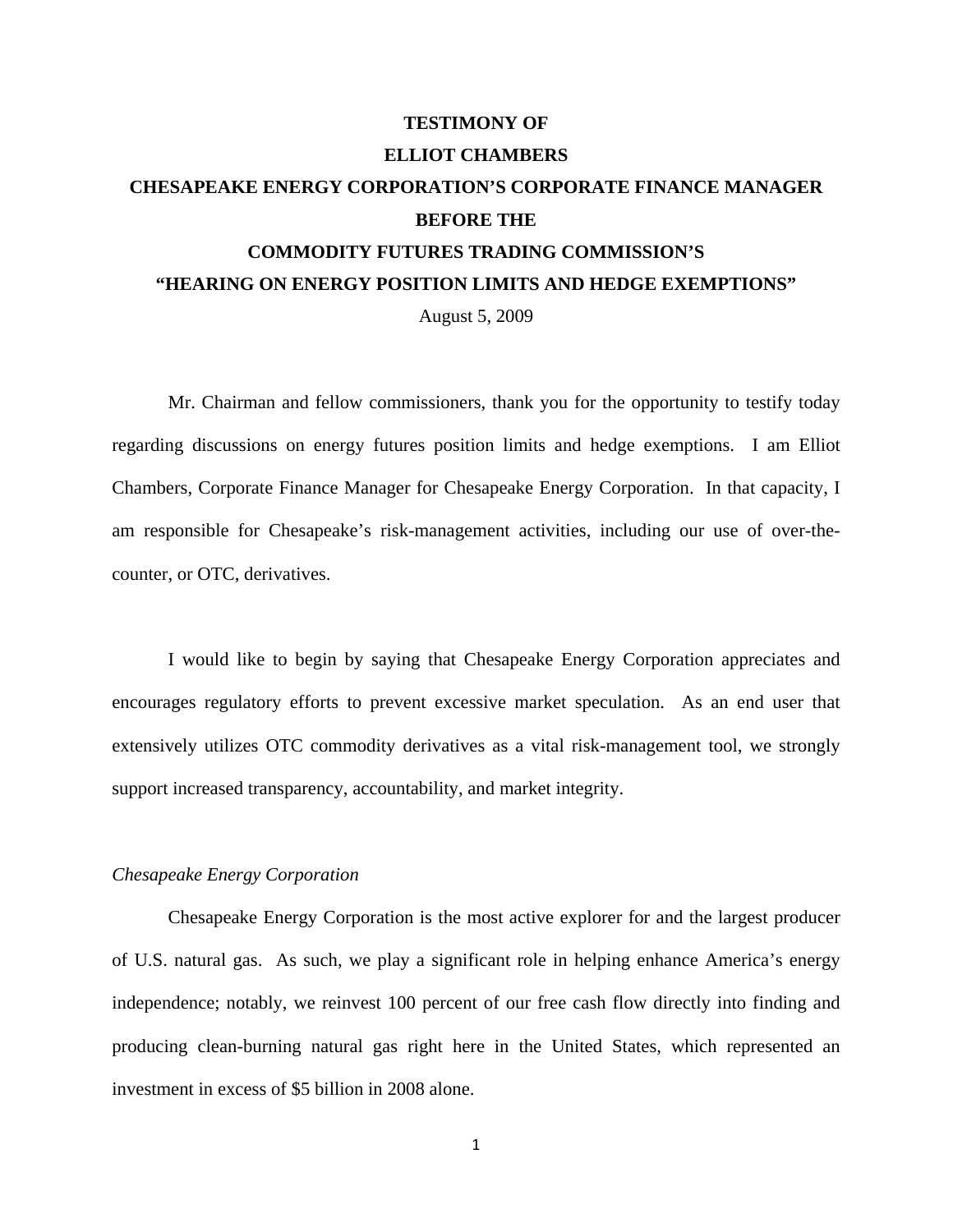In the second quarter of 2009, Chesapeake's average daily natural gas production was approximately 2.245 billion cubic feet (bcf) per day, or about 3.5 percent of total U.S. production. As you might know, it is essential that an energy company replace its production with new reserves. I am proud to say that, as the most active operator, Chesapeake currently has about 95 operated rigs drilling in the United States, and is responsible for one of every eight natural gas wells being drilled. To give you a better sense of the scale of our current operations, Chesapeake is responsible for more exploration activity in the United States than the five "super majors" – BP, Chevron, ConocoPhillips, ExxonMobil and Shell – combined.

These industry-leading efforts have helped us achieve extraordinary growth in natural gas production and reserves. Our active and significant exploration and production activities have resulted in approximately 12.5 trillion cubic feet equivalent of proved reserves, and a current inventory of over 36,000 net drilling locations. In short, we have a lot of natural gas to produce.

### *Chesapeake Energy Corporation's Risk-Management Philosophy*

However, our superior success and growth would not be possible without the benefit of our risk-management activities. One of the reasons we are here today is because commodity prices can be extremely volatile, with natural gas being no exception. For example, on June 30, 2008 the Nymex natural gas spot price was \$13.18 per MMBtu. As of Friday, July 31, 2009, that price was approximately \$3.60, representing a 72 percent drop*.* Regional differences and distances to market further complicate and compound market price volatility for producers of natural gas. Additionally, please keep in mind that natural gas demand trends fluctuate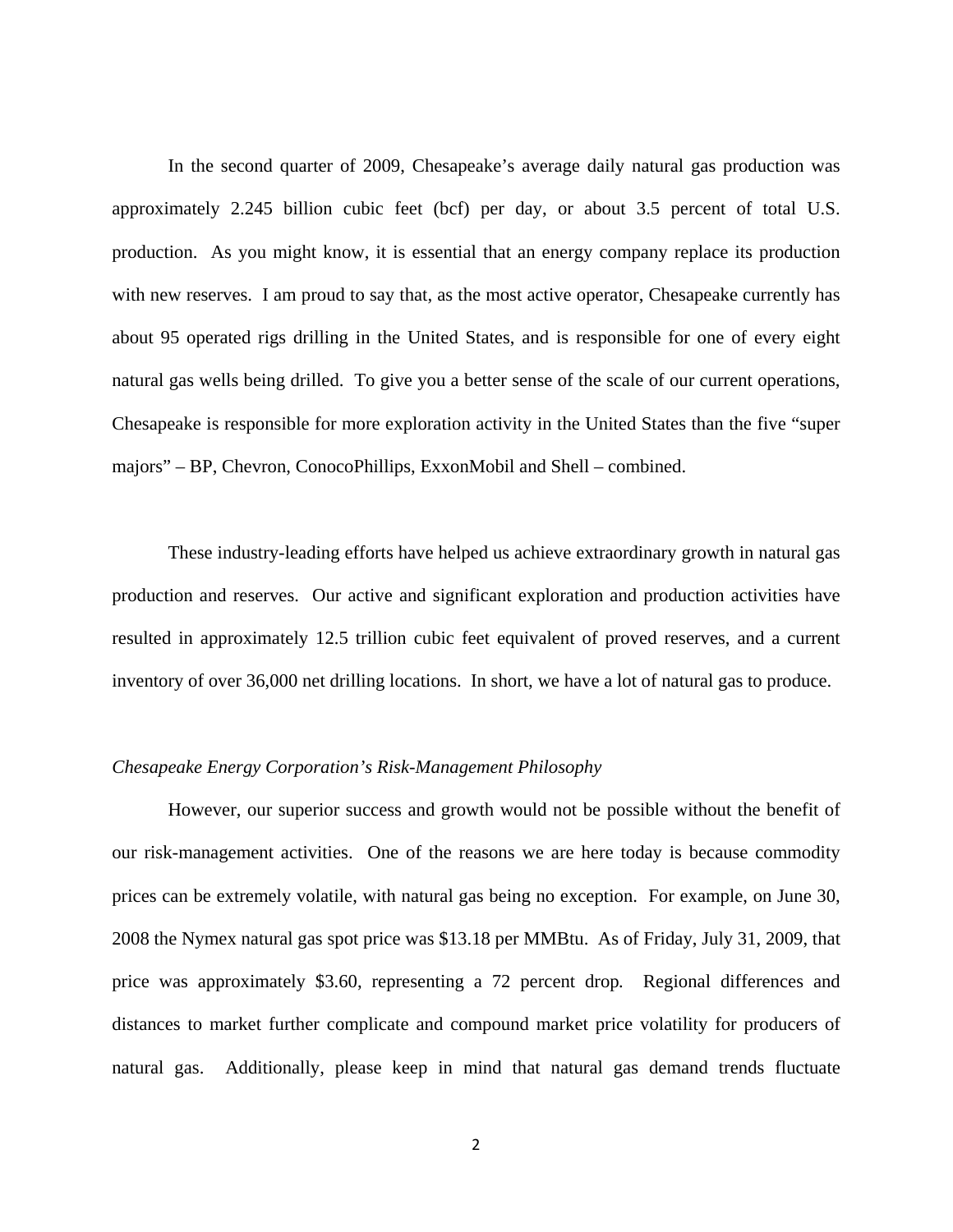throughout the year with most volatility caused by weather changes, both normal seasonal changes and extreme weather events, including hurricanes, severe cold spells and heat events spurred by droughts.

Given such market volatility, and our highly active exploration and production program, we utilize responsible risk-management tools, such as OTC derivatives, to provide cash-flow certainty. Cash certainty is vital for planning and implementing our aggressive exploration and drilling program. Without the benefit of stability in cash flow, whether we drill one additional well or continue to develop an entire new potential gas field becomes a very problematic decision. Prudent risk management also allows us to invest in cutting-edge drilling and production technologies that help make our wells more economical and better for the environment. All of this is ultimately beneficial to American consumers and the U.S. economy as a whole.

A prime example of our risk-management strategy helping us enhance U.S. energy independence can be seen with our discovery and announcement of the Haynesville Shale natural gas play in March of 2008. The Haynesville Shale is possibly the largest natural gas field discovered in North America and is estimated to hold 245 tcf of natural gas. To put this in perspective, U.S. annual consumption of natural gas is approximately 23 tcf, so this one field alone could supply 10 or 11 years worth of natural gas for U.S. consumption at current rates.

In the end, given our responsible risk-management philosophy, our enormous investment of \$3.75 billion in the Haynesville Shale would not have been possible without these cash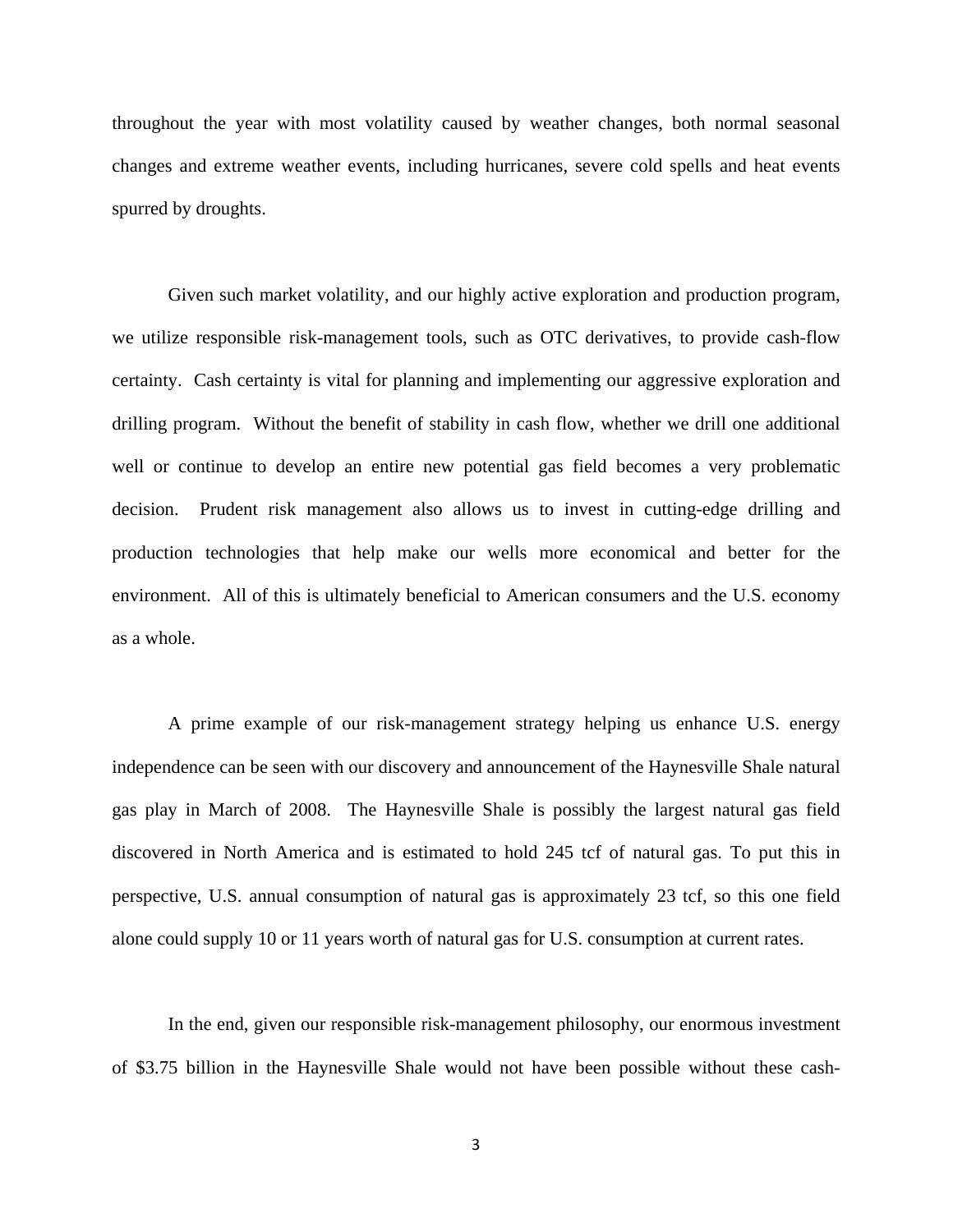certainty benefits. We believe that to risk investing dollars into finding and developing significant new fields like the Haynesville Shale without the ability to count on cash flow would, ultimately, be irresponsible.

However, our risk-management strategy is not very complicated. First, we estimate how much natural gas we expect to produce on a monthly basis over the next several years. This first step is critical to understand because we are not in the business of adding commodity exposure. To that end, we will never hedge more than our estimated production, meaning *we never speculate*. In addition to this core principle, we also determine our average cost to find, develop, and produce our reserves and use that as a bench-mark break-even price. When natural gas prices rise above that break-even price, we look to "lock in" that margin over and above our costs. That margin is what we can count on to run our business and achieve our goals of finding new reserves.

While our risk-management strategy is not overly complex, much effort goes into ensuring we get it right. Specifically, to date, our portfolio of OTC derivatives has allowed us to receive, in many cases, double the current market price for our production. In the second quarter ended June 30, 2009 for example, we received \$5.56 per mcf of natural gas sold, of which \$2.88 – or 52 percent – came from our hedging contracts. In other words, without our riskmanagement strategy, we would have received \$2.68 per mcf and lost money on the gas we sold during the quarter.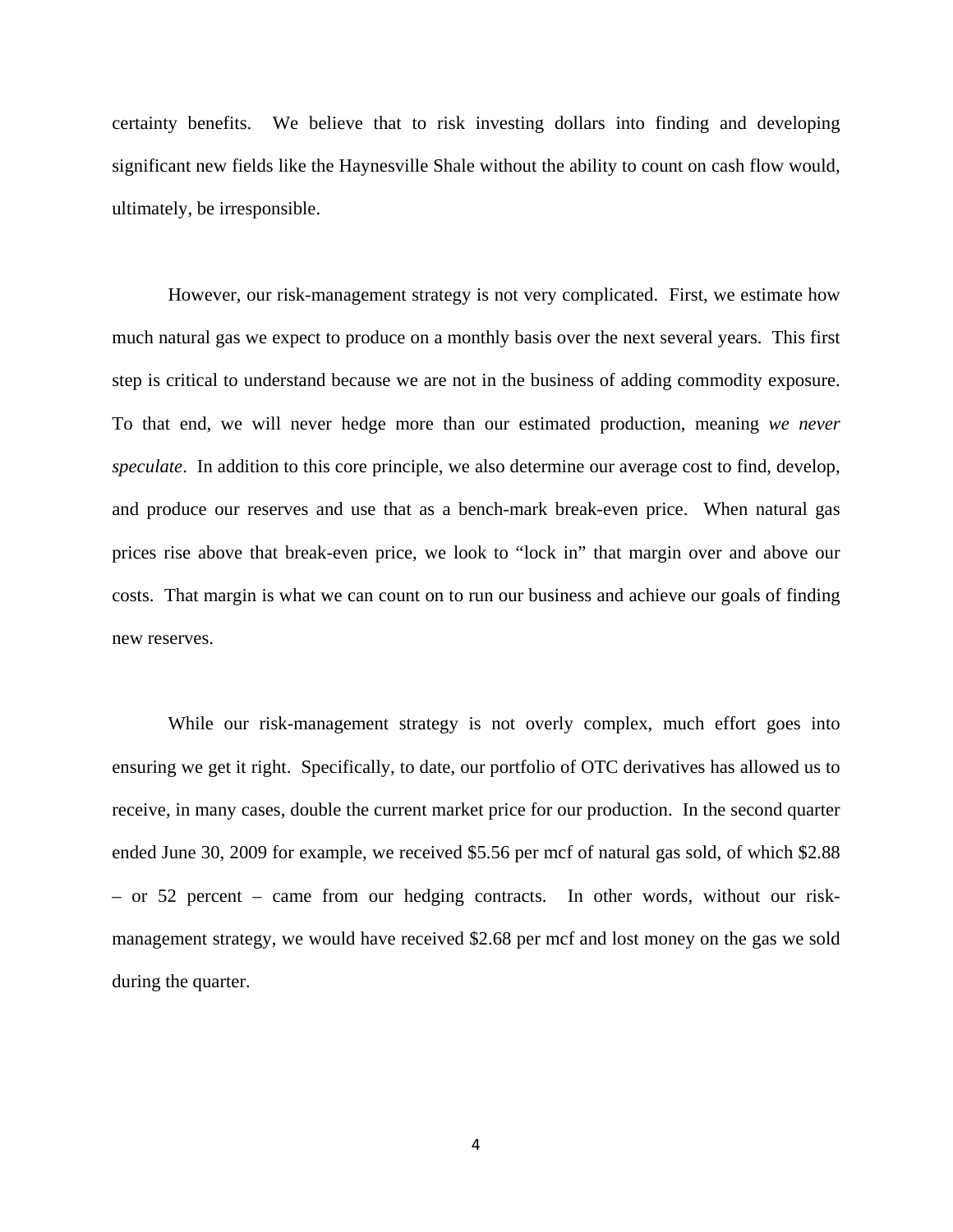In a time when natural gas prices have suffered, our risk-management program has provided us with cash flow that helps us continue our capital-intensive drilling activity. Our risk-management strategy is a core part of our strategy, and it has helped us weather the volatile storm in commodity prices. As a result, we have been able to continue our efforts to help make America less dependent on foreign sources of energy by finding major new gas plays.

## *Energy Futures Position Limits and Hedge Exemptions – Chesapeake's Concerns*

Chesapeake appreciates and supports the efforts of the CFTC to help make U.S. markets transparent, effective and efficient. We also believe the Commission's concerns about excessive speculation in the commodity markets are certainly worthy of analysis and discussion. Chesapeake also shares these concerns because if the markets are impacted by excessive speculation, our risk-management program would be very difficult to implement.

However, our concerns around excessive speculation differ in many cases to what has been discussed in the media and by consumers of commodities. We do not agree that commodity prices increased last year solely because of speculative positions. Instead, we believe basic economic principles of supply and demand served as the main cause of prices increasing – and subsequently decreasing.

To suggest that speculators – or to categorize them differently and more accurately in our opinion, commodity investors – predominantly drove up prices is difficult to believe because, as prices rose, commodity investors were actively selling in the market – just like producers such as Chesapeake, thus, acting as a much-needed cap on prices. Keep in mind that any large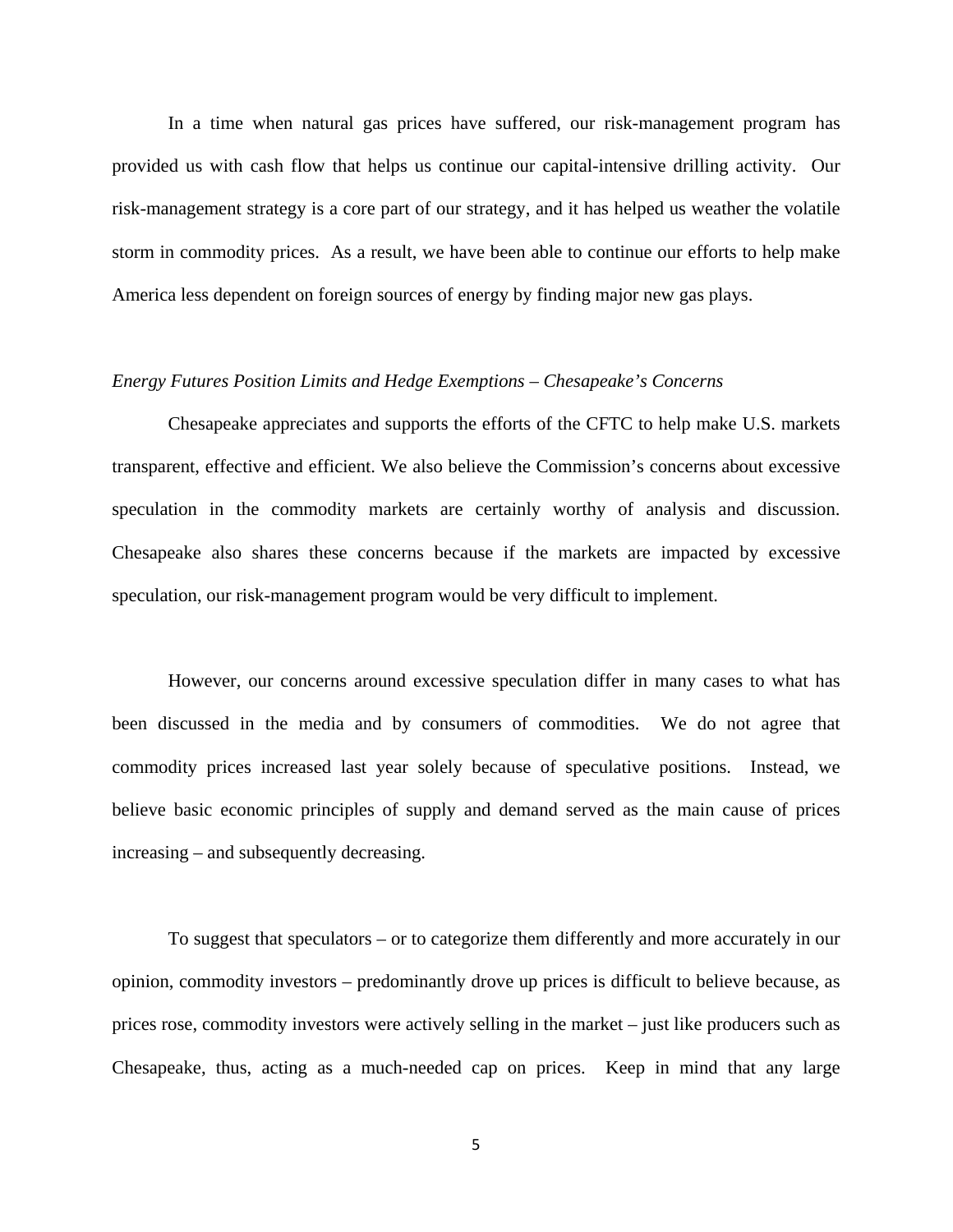commodity investors buying commodities would have been financially ruined once the supplyand-demand pressures of the economic recession caught up to them.

Furthermore, commodity investors do not just *buy* commodities. They buy and sell based on supply-and-demand statistics. If commodity investors were responsible for prices running up, it is difficult to understand how they could also not be responsible for prices running down as well. While Chesapeake could arguably have an interest in making the claim that commodity investors are responsible for prices remaining as low as they currently are, we do not support that theory. Instead, we believe prices are where they are today because demand has plummeted and supply has increased. And watching commodity prices increase over the past few months does not change our view. Markets routinely over-shoot when correcting for significant economic events such as we have seen since the second half of 2008.

 We believe all of this puts the CFTC and other regulators in a very difficult position, and we can appreciate the need to analyze and understand what occurred and whether changes to the current regulatory framework are necessary.

To that end, and with respect to the focus of this hearing today on energy futures position limits and hedge exemptions, Chesapeake has serious concerns regarding how position limits on energy futures and a more restrictive application of hedge exemptions would impact how we deploy our risk-management strategy. These concerns are primarily focused on market liquidity and related price stability.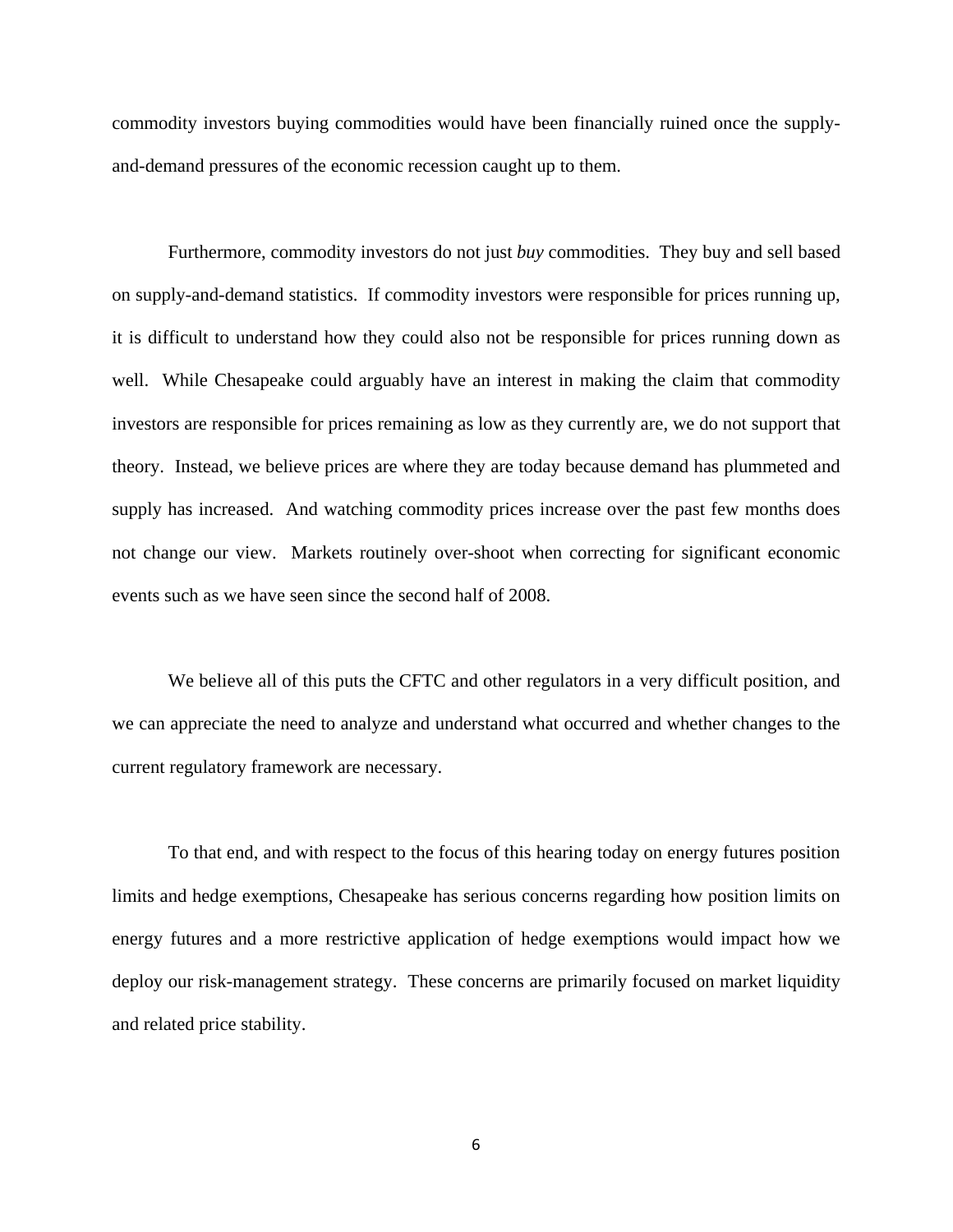Chesapeake is not specifically opposed to position limits, but we do have concerns that if these limits are too low it will remove vital liquidity from the marketplace. To illustrate our concerns, consider if Chesapeake was to be fully hedged, we would have in place approximately 7,000 natural gas contracts each month of the curve. As previously stated, Chesapeake's daily production represents approximately 3.5 percent of total daily U.S. natural gas output. This means if all producers of natural gas were to hedge themselves in a given month, the total amount of contracts would approach 200,000 contracts. For the same reasons that Chesapeake is not actively selling our production forward at currently depressed prices, we cannot count on purchasers of natural gas to be in the market in a size sufficient to make a market for us when prices increase and we want to hedge. Thus, if too low of a contract position limit is implemented for each individual month of the curve, we believe it would significantly dry up vital liquidity needed for producers to protect themselves.

Additionally, Chesapeake has concerns regarding removing hedge exemptions for swap dealers. It should be recognized that without swap dealers Chesapeake's risk-management program would not be possible. Typically, when we place a hedge with a swap dealer, they quickly off-load it, thus running a balanced derivative book. If there is any excess position left, swap dealers quickly utilize the futures market to remove that residual risk. These are valid riskmanagement activities. In short, we believe that both sides of this equation should be exempt from position limits since our activities are inherently risk reducing.

To the extent that modifications are made to existing position limits and hedge exemption criteria, we ask that the Commission take extreme care to not impact market liquidity and price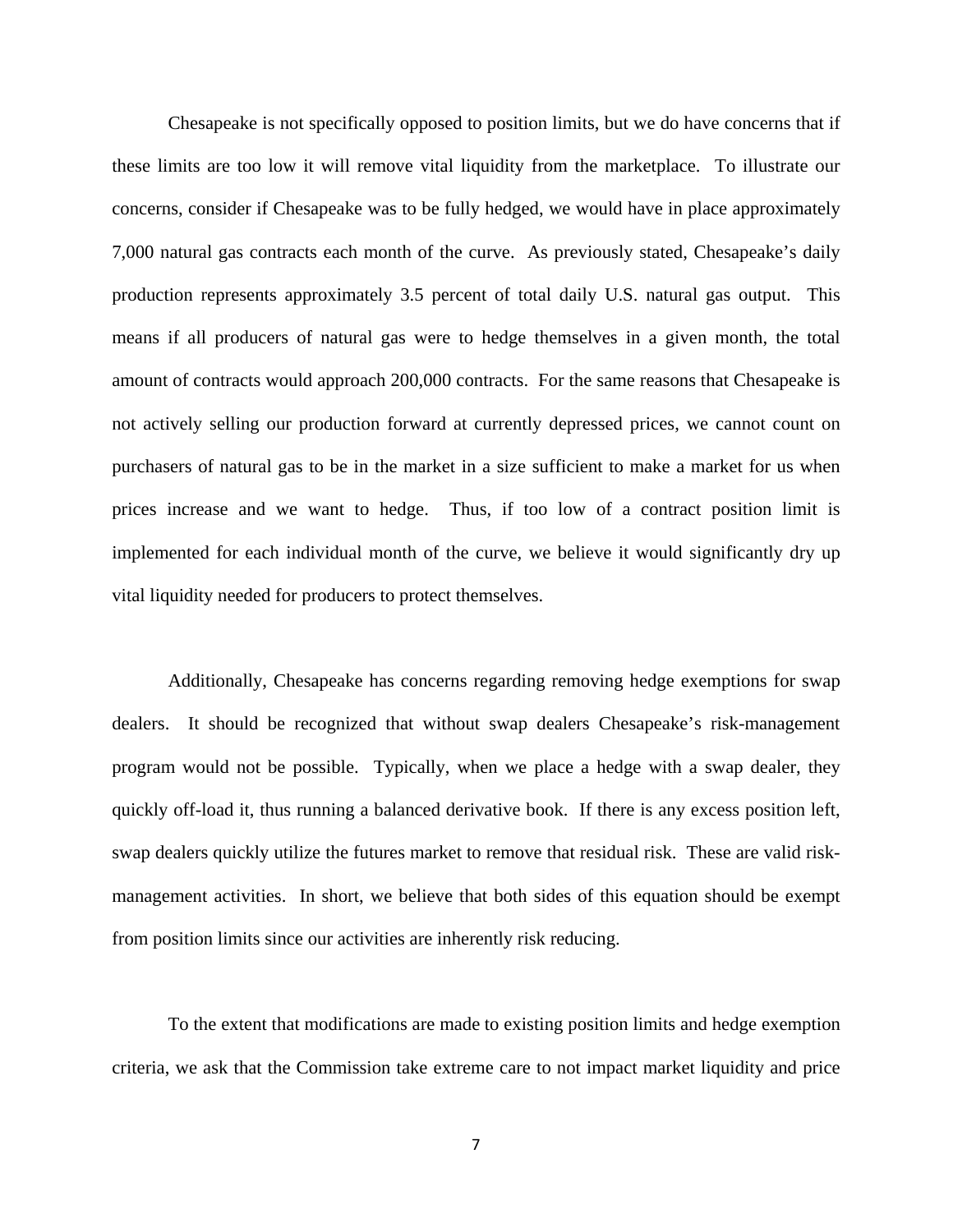stability. Without liquidity, markets simply do not function. Price discovery becomes very problematic and could lead to significant and damaging pressures for all parties exposed to the underlying commodity.

In the end, for Chesapeake, a lack of market liquidity and price stability would mean we would not be able to fully utilize the market to protect our exposure to commodity prices. Less protection means less cash stability and, thus, less exploration and production activity. And Chesapeake would not likely be the only energy producer that would curtail risk-management activities. A sizable reduction in such activities could, in turn, cause the United States to become even more dependent on foreign sources of energy, such as liquefied natural gas (LNG). Additionally, end users who are producers of natural gas like Chesapeake will be much less active in "selling" the market down in the event prices run-up as they did in 2008. This could lead to less stability in energy prices. None of this is beneficial for the economy or desirable for long-term energy policy.

### *Our Concerns about OTC Proposals*

I would also like to address Chesapeake's concerns with some related proposals that have been introduced that would, in some cases, require OTC derivatives to be cleared through a clearinghouse or transacted on an exchange. First, it must be understood that the cash requirements of clearing OTC derivatives on an exchange would prove to be a significant liquidity drain on American companies, who like Chesapeake are using these contracts for prudent risk-management purposes. At a time when the U.S. economy needs more free-floating capital, posting cash margin on an exchange would prove to have the opposite effect; in fact, we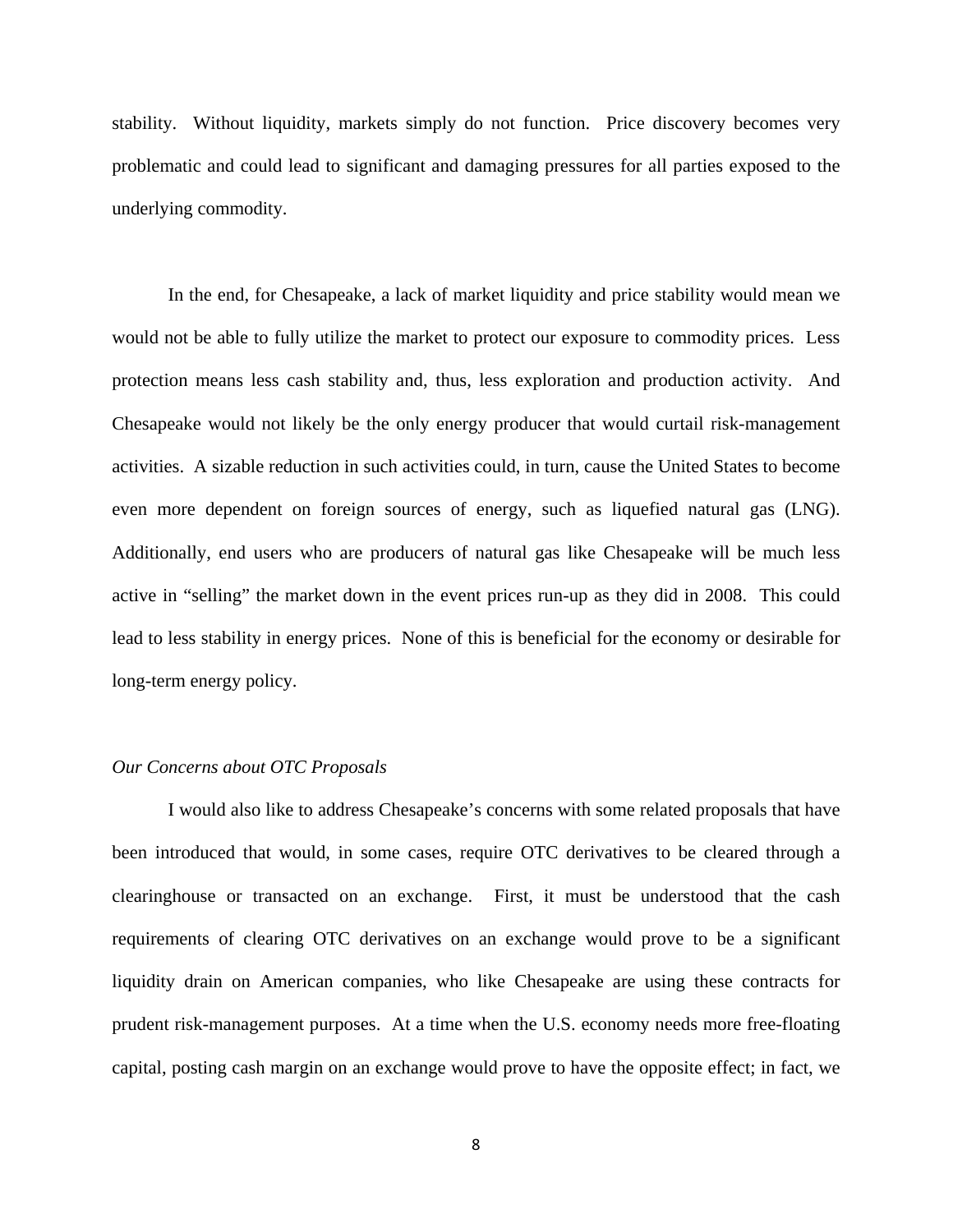believe it would risk a more serious liquidity crisis and a sustained lack of economic growth. As stated previously, Chesapeake Energy invests 100 percent of its free cash flow into finding and producing clean-burning, American natural gas. A requirement to post cash would inject cash uncertainty into our business model and, thus, reduce our ability to explore for and produce natural gas.

For example, on June 30, 2008, Chesapeake's negative "mark-to-market," or what we owed our counterparties for natural gas hedging transactions, which were outstanding but not yet matured, was approximately \$6.3 billion. First, funding such an enormous amount of cash would have been nearly impossible and would have had significant negative effects on financial covenants included in our borrowing arrangements. However, assuming our company was able to fund such a cash requirement, we certainly would not have had the cash to invest in the previously mentioned Haynesville Shale. Additionally, by December 31, 2008, the natural gas market had reversed and our \$6.3 billion negative mark-to-market became a positive \$1.3 billion mark-to-market. In short, requiring cash margin to be posted would defeat the purpose of using OTC derivatives, which is to provide cash certainty for planning for and investing in the future.

Furthermore, we understand another significant concern about the OTC derivative market is that this market is unsecured. This is not the case for most end users of these contracts. For example, on June 30, 2008, when Chesapeake owed approximately \$6.3 billion under our OTC derivative contracts, we had pledged collateral valued at more than \$11 billion to our derivative counterparties. The collateral we pledged included both mortgages on our oil and gas properties – our underlying business assets – and letters of credit. While the security is not in cash, our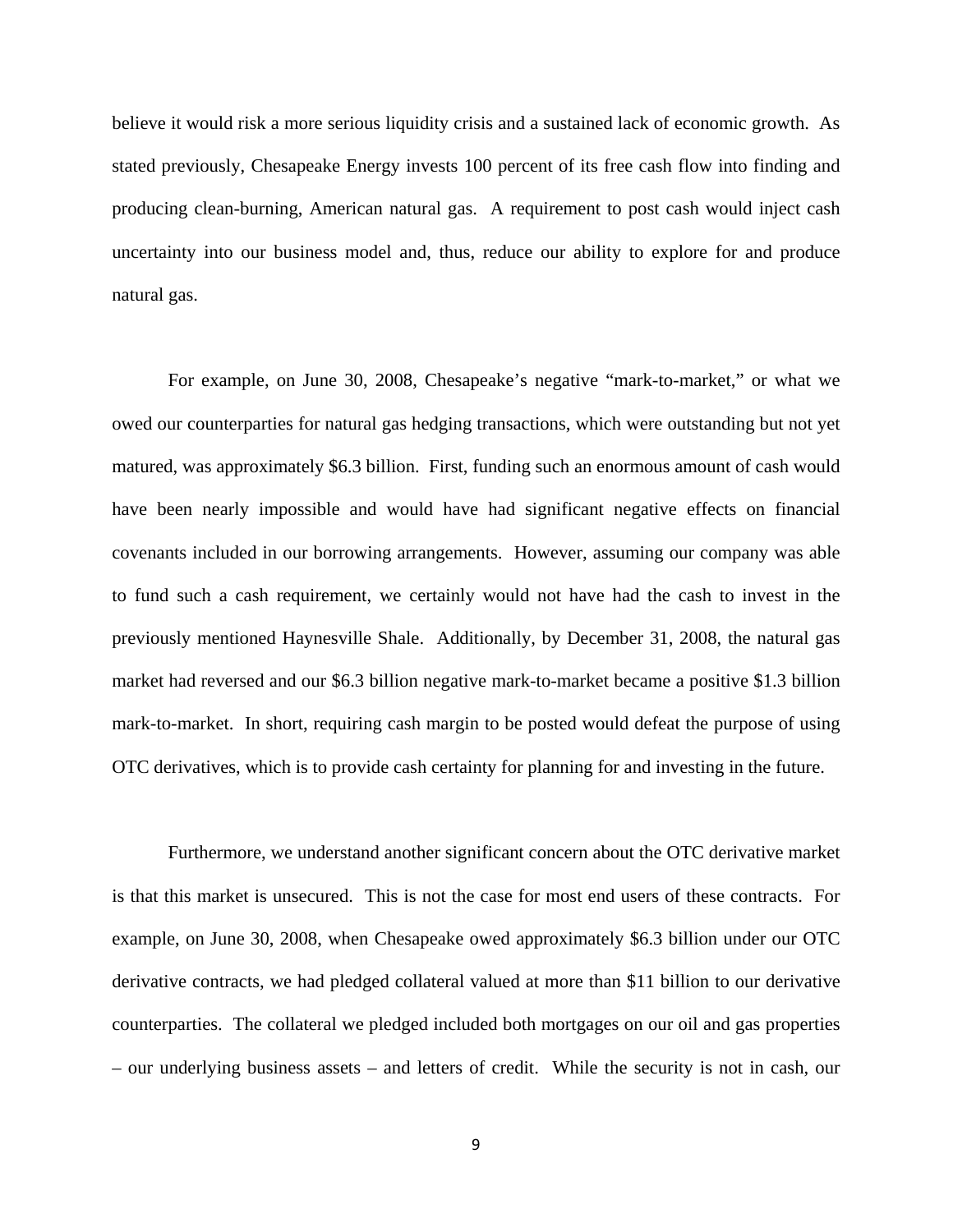counterparties were and continue to be well-secured. This is how most end-users utilize this market and, as a result, help alleviate systemic risk.

Finally, there is a misconception that most OTC contracts are "standard" and can be easily housed on an exchange. However, an important feature of most OTC contracts is their ability to be "customized." Exchange-traded derivatives would not be able to be customized to offset our risks, therefore, the derivative would not precisely match the economics of the underlying risk being hedged. While OTC derivatives are not inherently complex products, their exact terms and conditions must be specifically customized to meet our needs, most importantly from an accounting perspective. Clearing requires standardization, and mandated clearing eliminates this essential ability to customize. Outside of the lack of economic offset, a standardized OTC contract would not meet stringent accounting rules, thus increasing near-term income statement volatility because of prudent longer-term risk-management policies. This "mis-match" could cause investors to be confused about financial results.

In short, as evidenced above, a company like Chesapeake Energy is merely an end-user of OTC derivatives. Companies like ours do not make the market, and we believe that forced clearing ultimately will result in less end-user risk management and more volatility passed on to the consumer.

#### *Conclusion*

In the end, I appreciate the opportunity to speak here today, and want to reiterate that Chesapeake supports regulatory efforts to prevent excessive market speculation, and increase